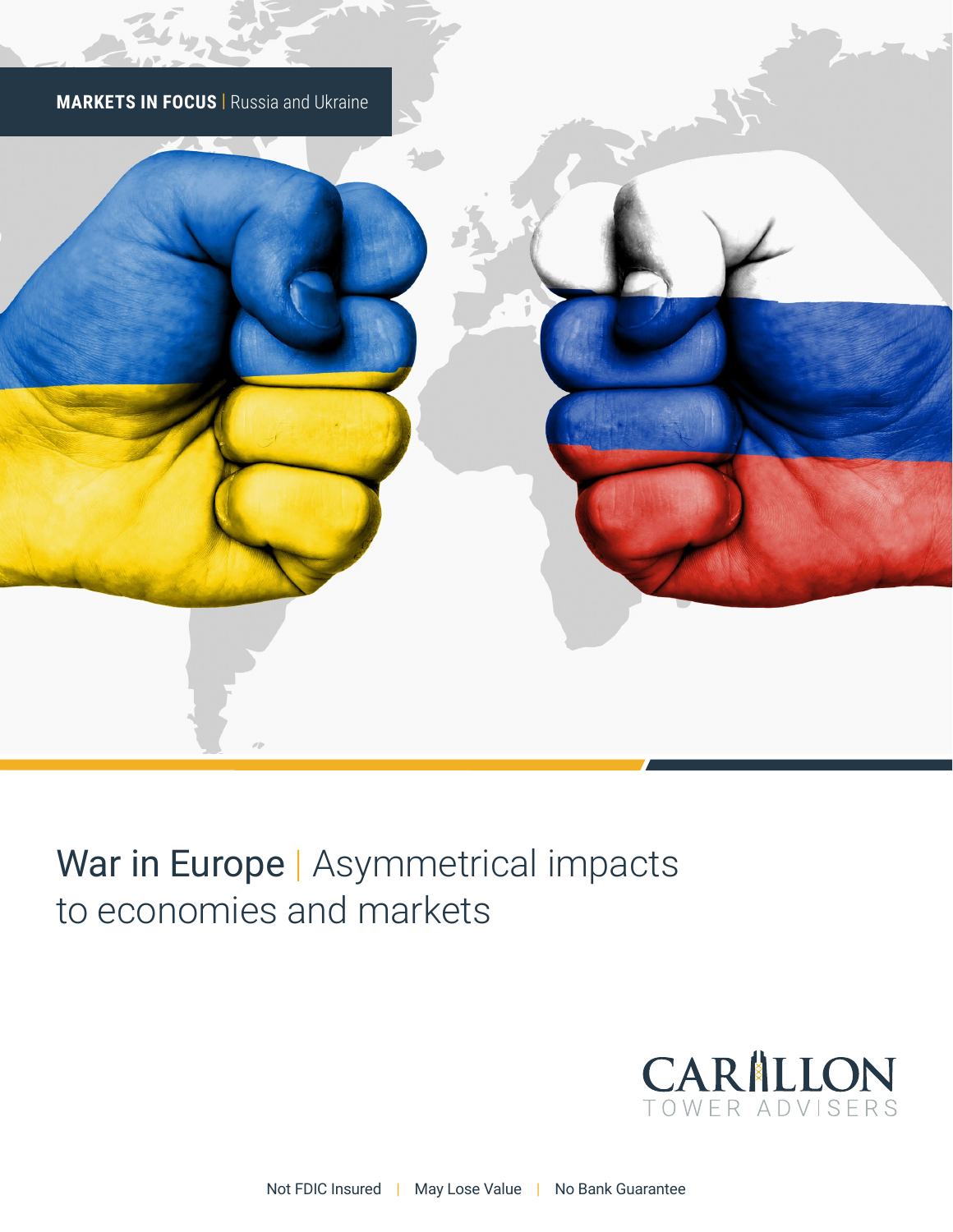Russia's invasion of Ukraine sets the stage for economic disruption that is widespread but uneven in its distribution across countries, economies, markets, sectors, and industries.

Here are insights and analysis from portfolio managers at three of Carillon Tower Advisers' independent assetmanagement affiliates on the war's potential impacts on trade, energy, commodities, equities, inflation, and monetary policy.



### Cougar Global Investments



Jason Richey, CFA Portfolio Manager

### Cougar Global Investments

### At the moment, the Fed remains the bigger focus for U.S. investors

On the geopolitics: As tensions ratchet and much of the world continues to isolate Russia, two of the most immediate concerns are direct U.S. or NATO involvement, and the potential for tit-for-tat Russian cybercrime attacks against the U.S. given the U.S. has reportedly been considering the same against Russia. In the longer term, what does this mean for China? For Russia, China and Russia seem more aligned than ever before, given their joint statement at the beginning of the Olympics. Despite a greater reaction from the world than when it invaded and annexed Crimea in 2014, Russia is seemingly more insulated today, with more foreign reserves, less debt, and more self-reliance, with the kicker that China also could help buffer sanctions on Russia through stronger trade relationships. For China, most experts think a move on Taiwan is simply a matter of time given that reunification has been an explicitly stated goal of President Xi Jinping for a few years now. If that's the case, you have to assume China is paying close attention to how this plays out in terms of Russia's moves, as well as the response from the world (and especially the U.S.), the associated economic pain, and the potential for any internal civil unrest.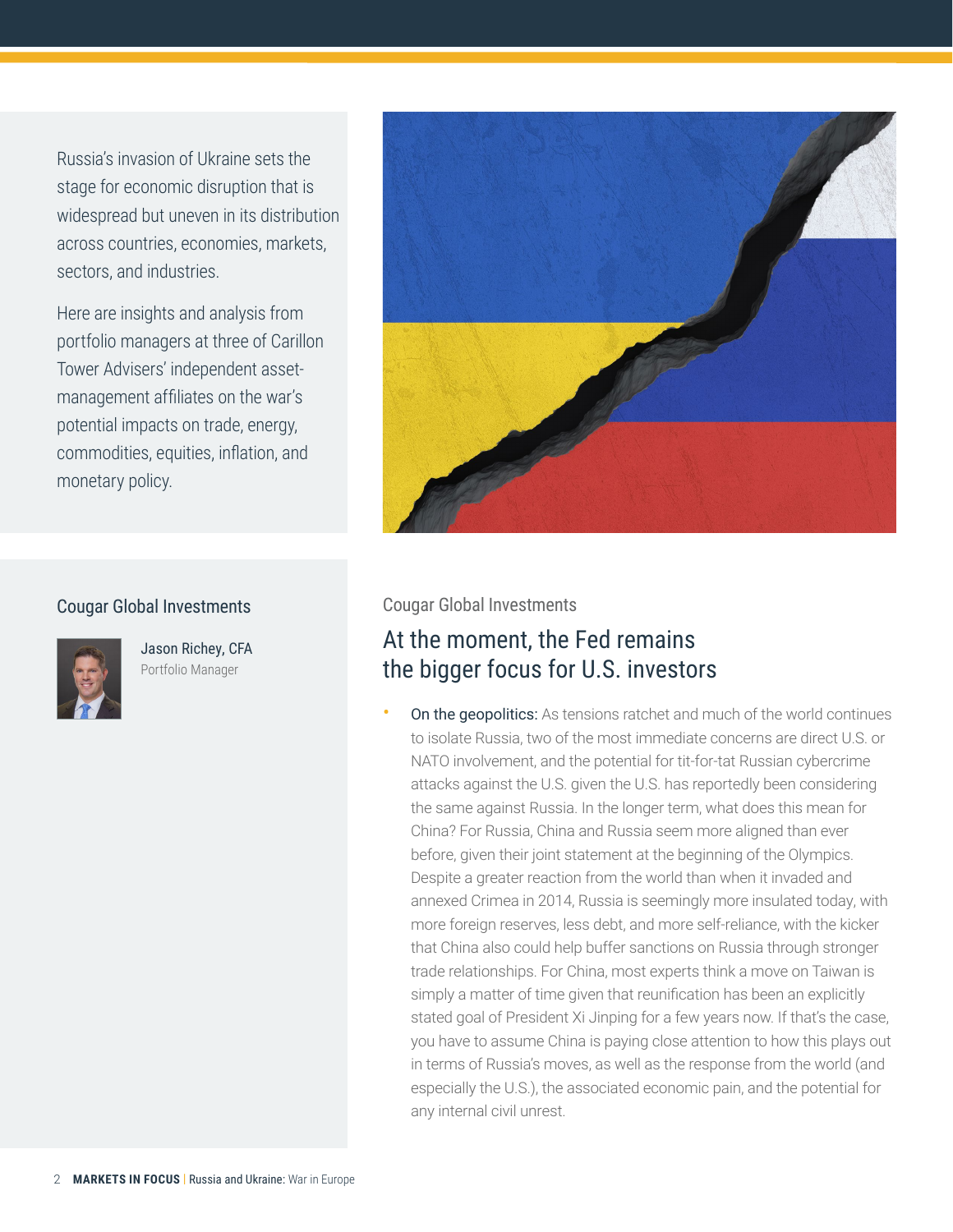bias, but keep in mind the S&P 500 Index outperformed the MSCI ACWI ex-U.S. by almost 21 percentage points last year, the biggest performance gap ever. If oil heads north of \$130 a barrel in a prolonged conflict you could see headline U.S. inflation toward 10%, which would generate its own set of headline risks for investors to digest. The bottom line is recession and tail risks are rising, most likely either inflation- or Fed-related, with a

few notable geopolitical kickers to boot.

**ff** The bottom line is recession and tail risks are rising, most likely either inflation- or Fed-related, with a few notable geopolitical kickers to boot.

later, we see how that played out. So I'm a little leery to call this something that will be a quick two-week reaction that looks like a blip a year from now. **On the market's initial reaction:** At the market's lows, traditional safe havens like the dollar and gold worked as you'd expect, and risky assets struggled mightily. Unsurprisingly, Europe was hurt worse, which makes sense. However, while U.S. bond yields fell, they didn't fall much, which may mean that bonds aren't as reliable for safety as in prior years. That makes sense given the problem of inflation. Small caps were relative outperformers, and credit spreads reacted some, but not much, so the market didn't signal a significant increase

in recession risk, at least not yet.

- 
- **Overall:** Given the initial market action, the U.S. Federal Reserve (and central banks globally) remain a bigger focus for most U.S. investors, and Russia is an aggravating factor to slowing global growth, higherthan-desired inflation, and tightening monetary policy. In terms of asset allocation ideas, gold tends to work well in these situations, and remains an unloved asset class given that it didn't meet expectations in 2021. Commodities more generally could be a good hedge, considering the growth in the number of exchangetraded funds (ETF) options. Exposure to energy or materials for a portion of portfolios also could serve this function. We have looked at defense ETFs, but one popular option has a bit too much concentration risk in its top holdings. And right now cash makes sense as a hedge rather than traditional fixed income in a risingrate environment, though at some point rates will be high enough to switch that a bit. We've had a slight U.S. On markets generally: The snap response to many geopolitical events is that they tend to be temporary dips that should be bought, if you look at historical data. However, there isn't a huge database of these types of major events in recent years, and some of them intertwine with recessions, which makes for less clean comparisons. Think 9/11 in the middle of the 2001 recession, Russia taking Georgia in the 2008 financial crisis, and 1990 in Iraq. My initial reaction was to think back to the beginning of COVID, where similar historical analysis was applied using a limited dataset that included previous outbreaks of Severe Acute Respiratory Syndrome (SARS) and Middle East Respiratory Syndrome (MERS). More than two years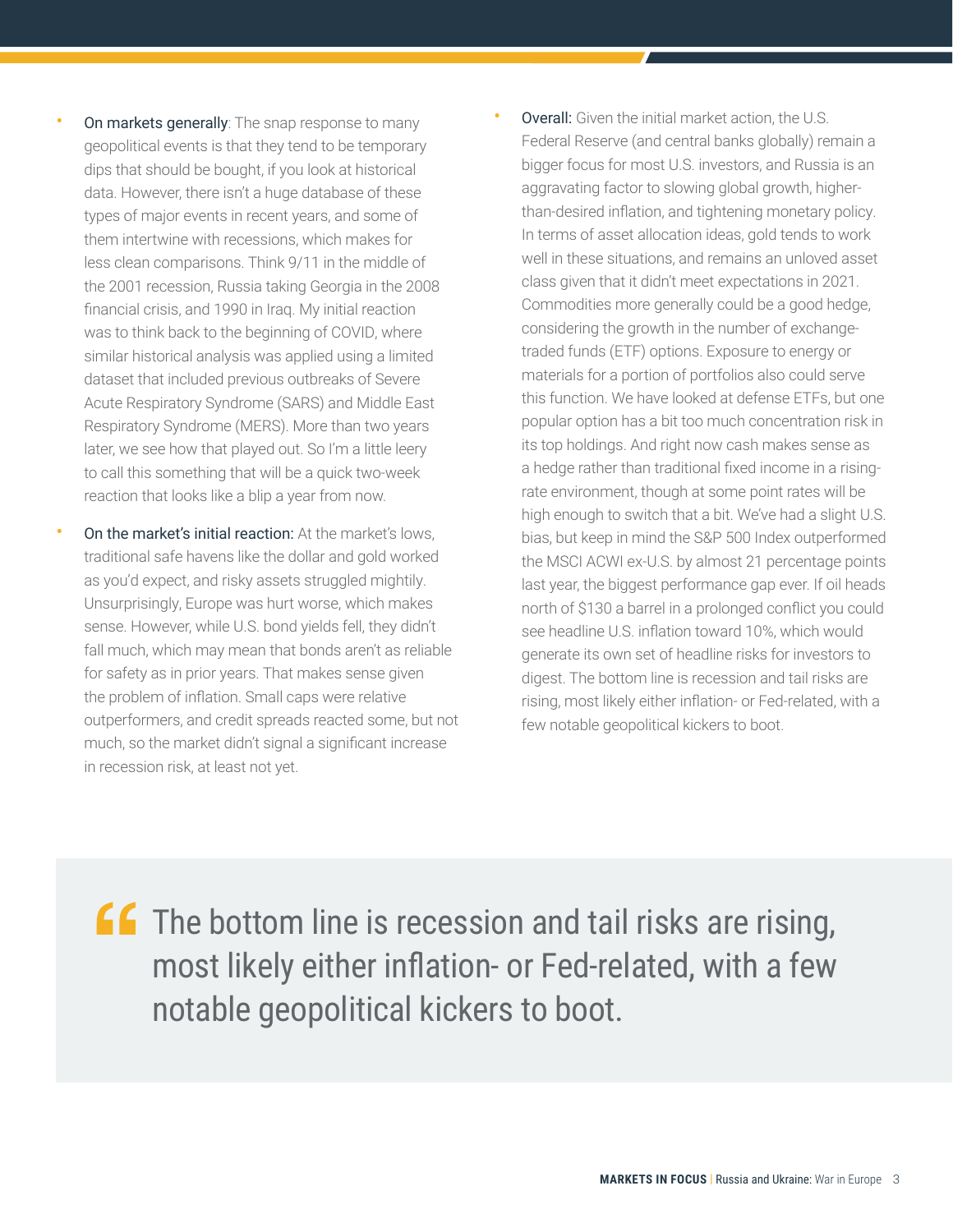### Eagle Asset Management



James Camp, CFA Managing Director of Fixed Income and Strategic Income

### Eagle Asset Management

### The longer the war lasts, the worse for global growth

- The Russia-Ukraine situation is incredibly fluid and narratives are subject to change quickly.
- Current events highlight the importance of diversification and asset class flexibility, and reinforce the need to own high-quality fixed income.
- The Group of Seven (G7) countries will impose heavy sanctions on Russia and potentially Belarus, but a direct military engagement or broader spill-over into other European countries is unlikely.
- Disruptions to supply chains and commodity markets will reinforce inflationary pressures in the near term.
- Even if we do see a peak in inflation early this year, as was our base case expectation prior to the invasion of Ukraine, the slowing of inflation is likely to occur more gradually and over a longer period of time.
- The longer the conflict lasts, the greater the hit to global growth prospects.
- The U.S. Federal Reserve is in an increasingly difficult situation in an effort to fight inflation without tightening financial conditions too quickly. The Fed will still raise rates in March, but could adopt a slower pace of rate hikes in the second half of the year if the conflict persists.
- Some of the best investment opportunities present themselves during periods of volatility, and a flexible mandate can capitalize on these shortlived dislocations.

### Scout Investments Mid Cap Equity Team



Patrick Dunkerley, CFA Lead Portfolio Manager



Jason Votruba, CFA



Co-Portfolio Manager

Eric Chenoweth, CFA Senior Investment Analyst Scout Investments – Mid Cap Equity Team

### Energy: The long-term thesis on oil seems unchanged – for now

- For the near term, it looks like the war will have less of an impact than one might think.
- Any near-term jump in oil prices may be temporary in the United States as the markets adjust to the situation in Ukraine, and possibly offset by additional supplies from Iran and releases from the U.S. Strategic Petroleum Reserve. But the long-term thesis on oil seems unchanged. There is too little investment in oil production and the Organization of the Petroleum Exporting Countries (OPEC) is too disciplined to stop oil prices from grinding higher. Furthermore monetary policy remains accommodative, which, at the margin, should push up commodities and inflation until the Fed tightens enough to stop them from rising.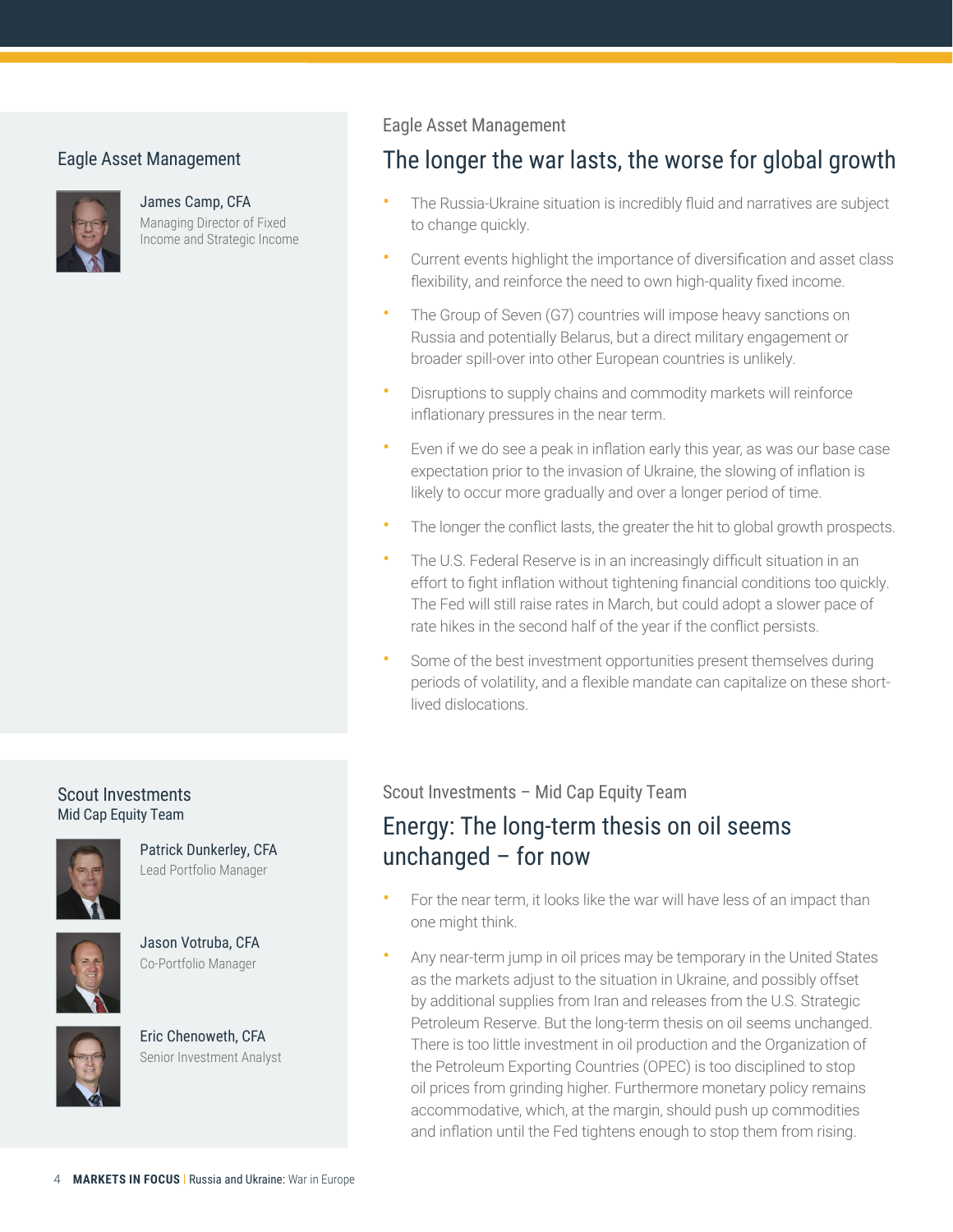Any correction in the oil price now could delay the arrival of demand destruction that could end the bull market in oil. Sanctions on Russia are incrementally bullish for natural gas as Germany has halted certification of the Nord Stream 2 pipeline that connects Russian gas to Germany. We remain bullish on energy stocks due to energy supply constraints and better capital discipline, including higher dividend payments and share buybacks, at selected companies.

- If Russia takes Kiev quickly, then the European Union and the United States are likely not to do much. If Kiev turns into a slower slog, then the U.S. and EU may get more involved and that would likely mean more impact on energy markets.
- OPEC and other non-member producers (OPEC+) appear to be intact. The Saudis don't appear interested in breaking rank — nor does it look like they need to.
- An Iran deal is likely very soon  $-$  days, according to news reports citing those close to the process. So that may free up Iran supplies a bit. Unrelated, but another geopolitical event in the works.
- The long-term implications are a bit tougher, but look positive for liquefied natural gas markets — as the EU and U.S. look for ways to diversify from Russian gas supplies. There is likely to be a more persistent geopolitical risk premium in oil and gas futures markets, if Russia has a firm grip on Ukraine and markets are tight.
- Oil and gas markets were already tight. Inventories were low or shrinking before Russia attacked Ukraine. This adds some uncertainty on top of that.
- We've seen some 5% to 10% moves in crude oil futures since Russia invaded Ukraine. News reports suggest that over the weekend some physical market buyers started rejecting Russian cargoes, reportedly leaving some tankers full of Russian crude with no takers. This has had the effect of raising the bid for non-Russian cargoes as refineries scramble to replace lost Russian shipments.
- Potential long-term production impacts: One could hope that these dynamics are transitory. But about a week into the invasion U.S. service company stocks sold off, and nearly all of the western majors announced they're dropping their Russian businesses. The Sakhalin Island

mega project, which was being spearheaded by a large U.S. oil company that has announced plans to withdraw, is technically very challenging and large enough to impact markets in coming years if it doesn't show up on time.

If Western majors and service companies don't return to Russia for years, that's a longer-term supply shock in the works that could last for years.

### Agriculture and metals: Watch for price pressures

### **Agriculture**

- Corn and wheat: Russia and Ukraine are significant global producers and exporters of both. Together both account for about 30% of the global wheat export market and about 20% of corn exports.
- Nitrogen fertilizer: Russia and Ukraine account for 20% of global nitrogen production and exports. Higher natural gas prices in Europe also are raising production costs
- Potash: Russia and Belarus are major global potash producers, accounting for about a third of global production. Belarus has already come under heavy sanctions pressures, resulting in the loss of a major export route through Lithuania that accounted for the vast majority of shipments.
- Phosphate: Russia is a major phosphate producer and accounts for about 10% of global exports. U.S. imports of Russian phosphate already face countervailing and anti-dumping duties ranging from 10% to 45%, which have severely limited Russian volumes into the country since enacted.

### Metals

- Russia controls about 10% of global copper reserves and is a major producer of nickel and platinum.
- The U.S. semiconductor industry heavily relies on Ukrainian-sourced neon.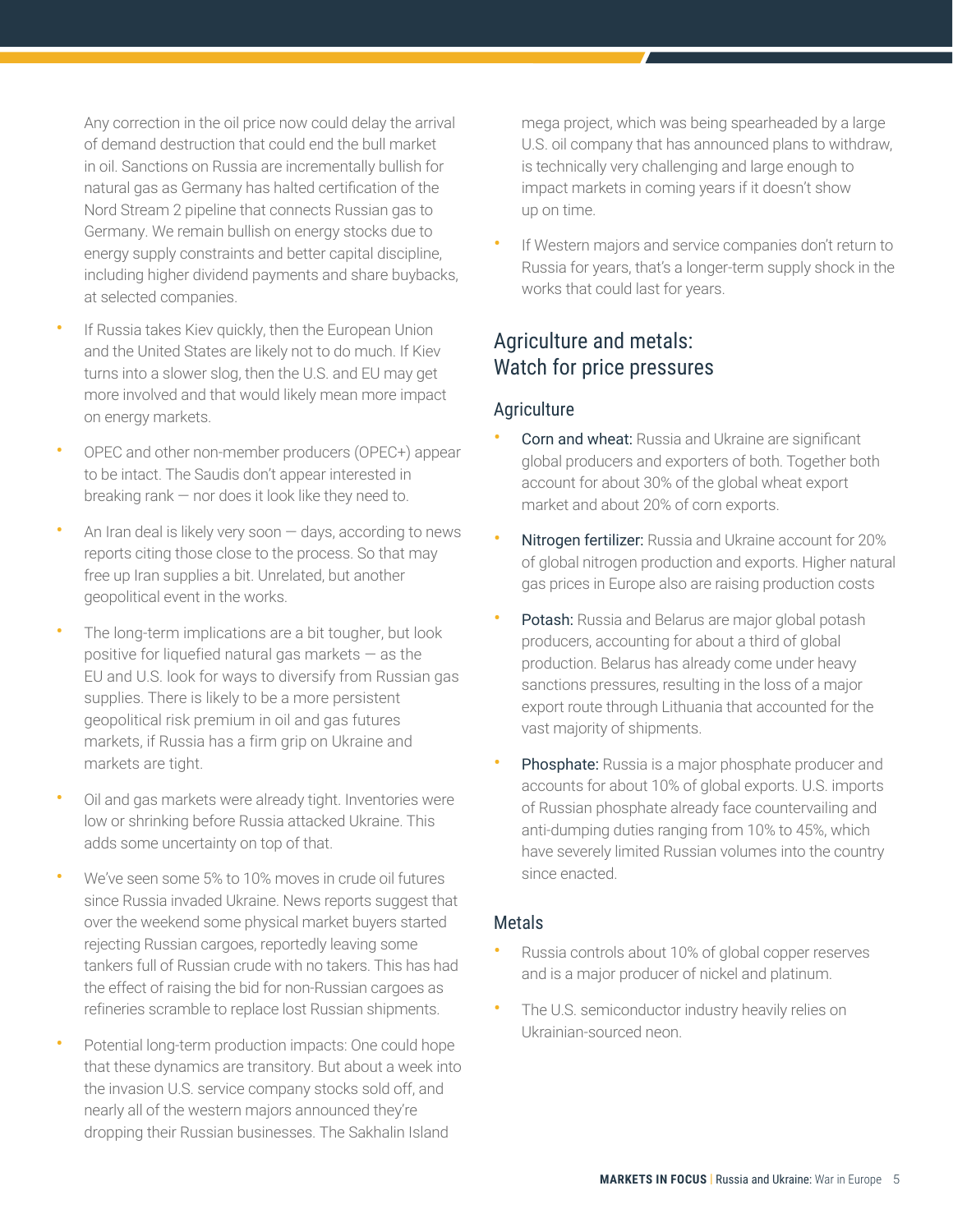### About Carillon Tower Advisers

Carillon Tower Advisers is a global asset management company that combines the exceptional insight and agility of individual investment teams with the strength and stability of a full-service firm. Together with our partner affiliates - ClariVest Asset Management, Cougar Global Investments, Eagle Asset Management, Reams Asset Management (a division of Scout Investments), and Scout Investments – we offer a range of investment strategies and asset classes, each with a focus on risk-adjusted returns and alpha generation. Carillon Tower believes providing a lineup of institutional-class portfolio managers, spanning a wide range of disciplines and investing vehicles, is the best way to help investors seek their long-term financial goals.

#### About Our Affiliates

Cougar Global Investments is a globally-oriented macro asset-class portfolio manager that uses a disciplined portfolio-construction methodology which combines macroeconomic analysis with downside-risk management. Cougar Global's guiding belief is that the goal of investing is to generate consistent compound growth, primarily achieved by seeking to minimize loss.

Eagle Asset Management is built on the cornerstones of intelligence, experience, and conviction, driven by research and active portfolio managers. Our long-tenured investment teams manage a diverse suite of fundamental equity and fixed income strategies designed to meet the long-term goals of institutional and individual investors. Our teams have the autonomy to pursue investment decisions guided by their individual philosophies and strategies.

Scout Investments employ distinct investment philosophies and processes to pursue long-term capital appreciation objectives that are consistent with client goals. Our thoughtful approach to asset management extends to cultivating lasting partnerships with our clients.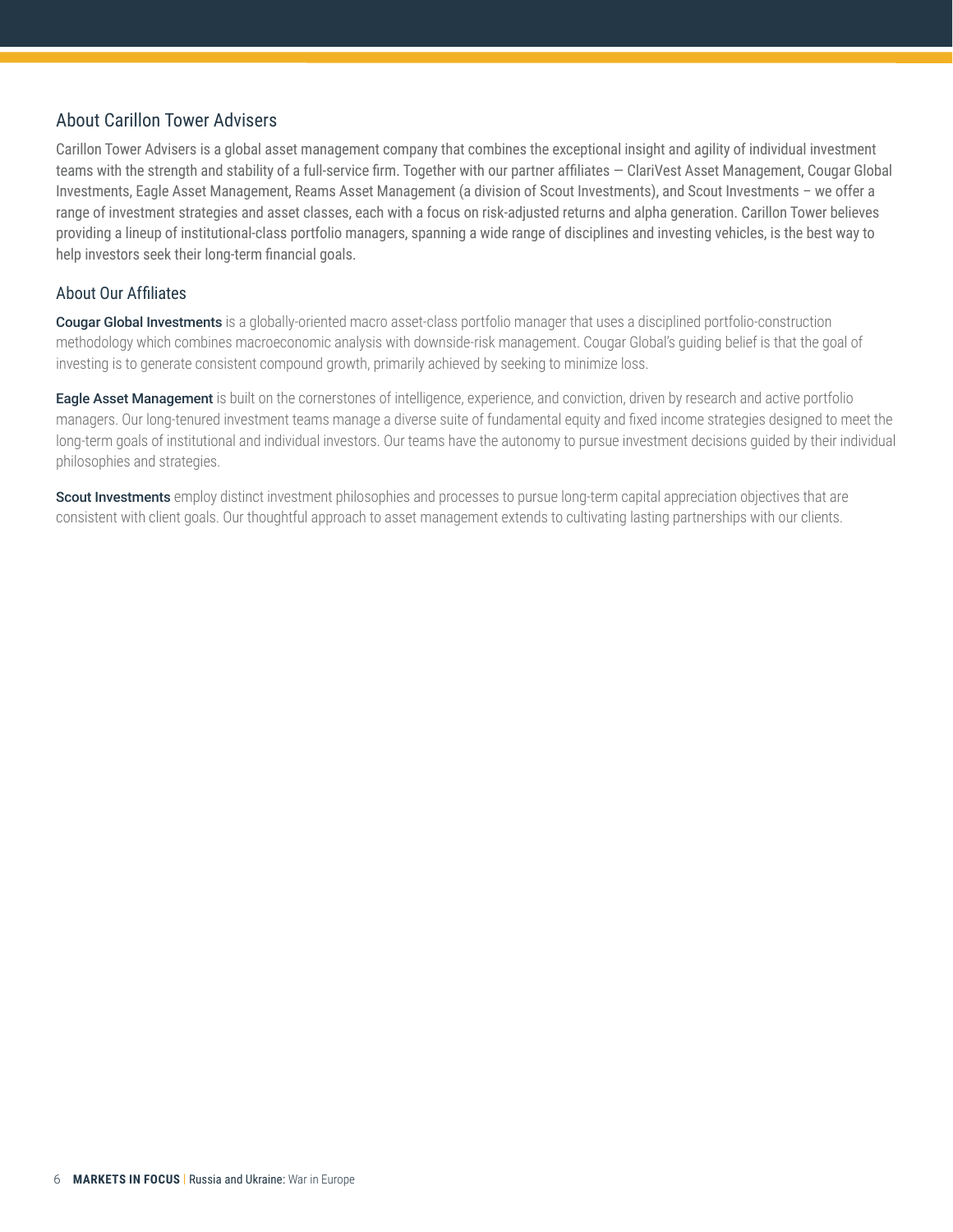#### Risk Information

Investing involves risk, including risk of loss.

Diversification does not ensure a profit or guarantee against loss.

#### **Disclosures**

Index or benchmark performance presented in this document does not reflect the deduction of advisory fees, transaction charges, and other expenses, which would reduce performance. Indexes are unmanaged. It is not possible to invest directly in an index. Any investor who attempts to mimic the performance of an index would incur fees and expenses which would reduce return.

This document is a general communication being provided for informational purposes only. It is educational in nature and not designed to be taken as advice or a recommendation for any specific investment product, strategy, plan feature, or other purpose in any jurisdiction, nor is it a commitment from Carillon Tower Advisers or any of its affiliates to participate in any of the transactions mentioned herein. Any examples used are generic, hypothetical, and for illustration purposes only. This material does not contain sufficient information to support an investment decision, and you should not rely on it in evaluating the merits of investing in any securities or products. In addition, users should make an independent assessment of the legal, regulatory, tax, credit, and accounting implications and make their own determinations together with their own financial professional. Any forecasts, figures, opinions or investment techniques and strategies set out are for information purposes only, based on certain assumptions and current market conditions, and are subject to change without prior notice. All information presented herein is considered to be accurate at the time of production, but no warranty of accuracy is given and no liability in respect of any error or omission is accepted. It should be noted that investment involves risks, the value of investments and the income from them may fluctuate in accordance with market conditions and taxation agreements and investors may not get back the full amount invested. Both past performance and yields are not reliable indicators of current and future results.

The views and opinions expressed are not necessarily those of the broker/dealer; or any affiliates. Nothing discussed or suggested should be construed as permission to supersede or circumvent any broker/dealer policies, procedures, rules, and guidelines.

A credit spread is the difference in yield between a U.S. Treasury bond and another debt security with the same maturity but different credit quality. Also referred to as "bond spreads" or "default spreads," credit spreads are measured in basis points, with a 1% difference in yield equaling a spread of 100 basis points. Credit spreads reflect the risk of the debt security being compared with the Treasury bond, which is considered to be risk-free. Higher quality securities have a lower chance of the issuer defaulting. Lower quality securities have a higher chance of the issuer defaulting.

The S&P 500 Index measures change in stock market conditions based on the average performance of 500 widely held common stocks. It is a marketweighted index calculated on a total return basis with dividend reinvested. The S&P 500 represents approximately 75% of the investable U.S. equity market.

The MSCI ACWI ex USA Index captures large and mid-cap representation across 22 of 23 developed markets (DM) countries (excluding the U.S.) and 25 emerging markets (EM) countries. With 2,336 constituents, the index covers approximately 85% of the global equity opportunity set outside the U.S.

Developed markets (DM) countries include: Australia, Austria, Belgium, Canada, Denmark, Finland, France, Germany, Hong Kong, Ireland, Israel, Italy, Japan, Netherlands, New Zealand, Norway, Portugal, Singapore, Spain, Sweden, Switzerland, the U.K. and the U.S.

Emerging Markets (EM) countries include: Brazil, Chile, China, Colombia, Czech Republic, Egypt, Greece, Hungary, India, Indonesia, Korea, Kuwait, Malaysia, Mexico, Peru, Philippines, Poland, Qatar, Russia, Saudi Arabia, South Africa, Taiwan, Thailand, Turkey, and United Arab Emirates.